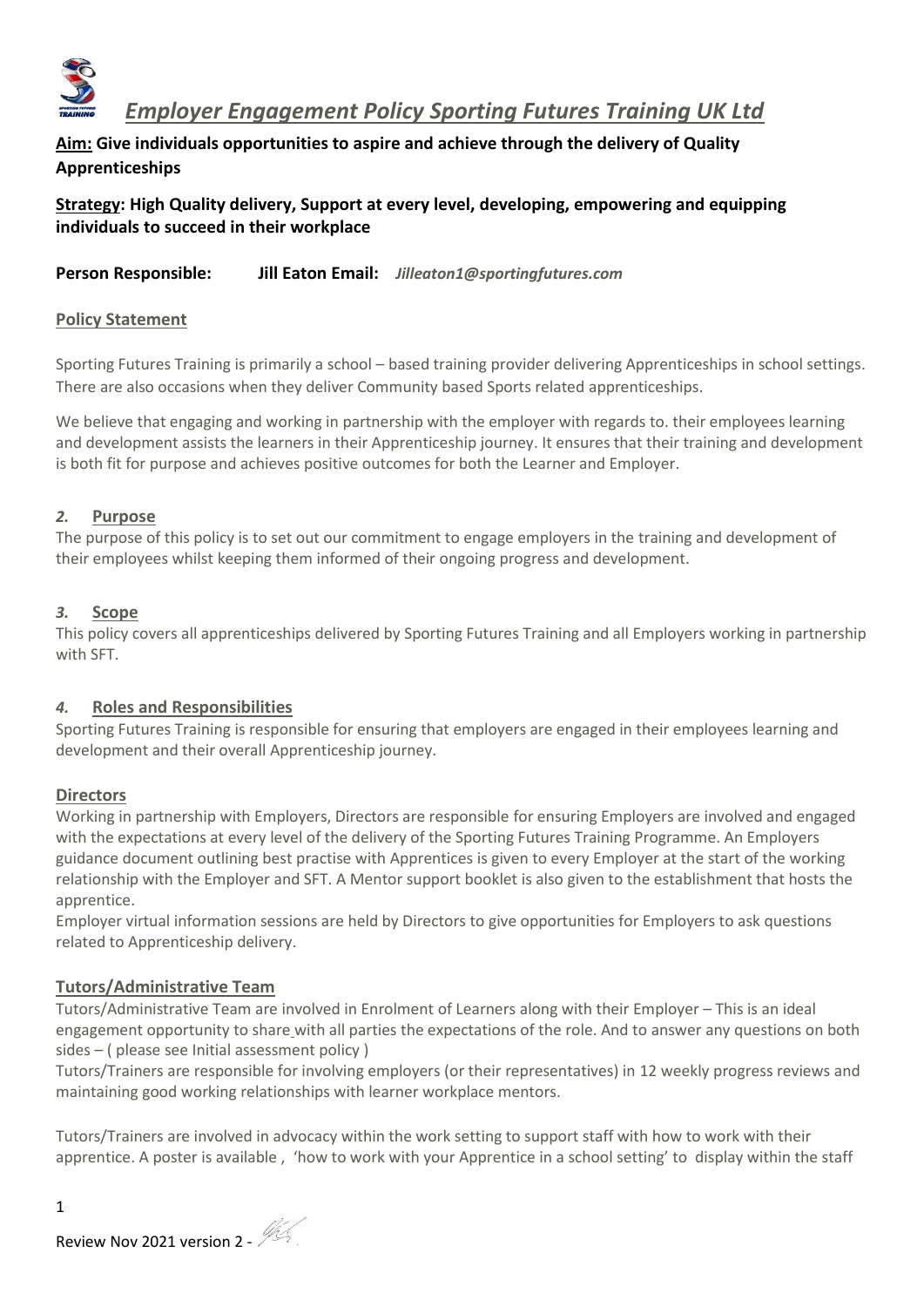# *5.* **Policy Implementation – Procedures**

Sporting Futures Training will engage and work in partnership with employers through:

### **Marketing & Employer Communication Processes**

- Marketing our service offer to potential partner employers, via digital platforms, social media, emails, post, media outlets
- Offering step by step guidance to Employers on the Apprenticeship Journey. From recruitment through to End Point Assessment. Involving Employers in the learning and programme of the Apprentice from enrolment.
- Promoting Apprenticeship vacancies on the Government portal,' Find an Apprentice' and through various local avenues such as Local Authority recruitment sites.
- Making partner employers aware in advance of scheduled programme of training and development opportunities for their employees.
- Working with the Employer's Learner mentor to provide twelve-weekly reports of learner progress and creating a quality, sector relevant Learning programme for the Apprentice as discussed by the Employer at the start of the programme.
- Measuring employer satisfaction through annual employer surveys ESFA, SFT survey monkeys.
- Directors meetings with HT's in localised areas to advocate importance and value of apprenticeships.
- according to Quality Assurance Policy- Employer Review information will be kept centrally and co-ordinated by Director – Jo Pountney
- Through the Employers Induction Handbook SFT will Ensure Employers are aware of processes for SFT response to everyday queries and general communications. This will be via the central office telephone TEL: 01438 791048 and there will always be an individual available to answer or signpost queries.
- Offering training packages which respect the needs of the school as a whole and impact positively on the school.
- Handling enquiries promptly and efficiently and reviewing standards of company service regularly
- Managing and maintaining a data base of employer contacts under the regulations of GDPR compliance.

## **Management Processes**

- Providing high quality tutors and trainers through robust recruitment and selection
- Maintaining staff sector expertise through an ongoing program of continued professional development ( see CPD Policy).
- Acting promptly to respond to feedback and/or complaints in order to improve delivery and ensure concerns are dealt with promptly rather than allowing initial concerns to escalate. (see complaints policy)
- Communicating the Complaints procedure through the Employers handbook to ensure all parties have clarity relating to process in the event of a complaint.(see complaints policy)
- Continuing to evolve and improve the training offer, offering teaching and learning strategies which motivate, stimulate and encourage the learners as well as meeting the employer's requirements
- Building bespoke training courses to meet the needs of partner employers and paying particular heed to the change from Apprenticeship Frameworks to Apprenticeship Standards
- Keeping up to date with government policy and advice, External Quality Assurance Agencies, Sector Skills guidance; awarding bodies and qualification frameworks and Informing partner employers of changes relevant to their school settings
- Providing advice and guidance to Employers relating to opportunities with regards to Apprenticeship delivery within schools.
- Ultimately the Directors will be responsible for the managing of strategic relationships with Employers and will have the ability to act independently and take decisions.

2

Review Nov 2021 version 2 -  $\frac{m}{2}$